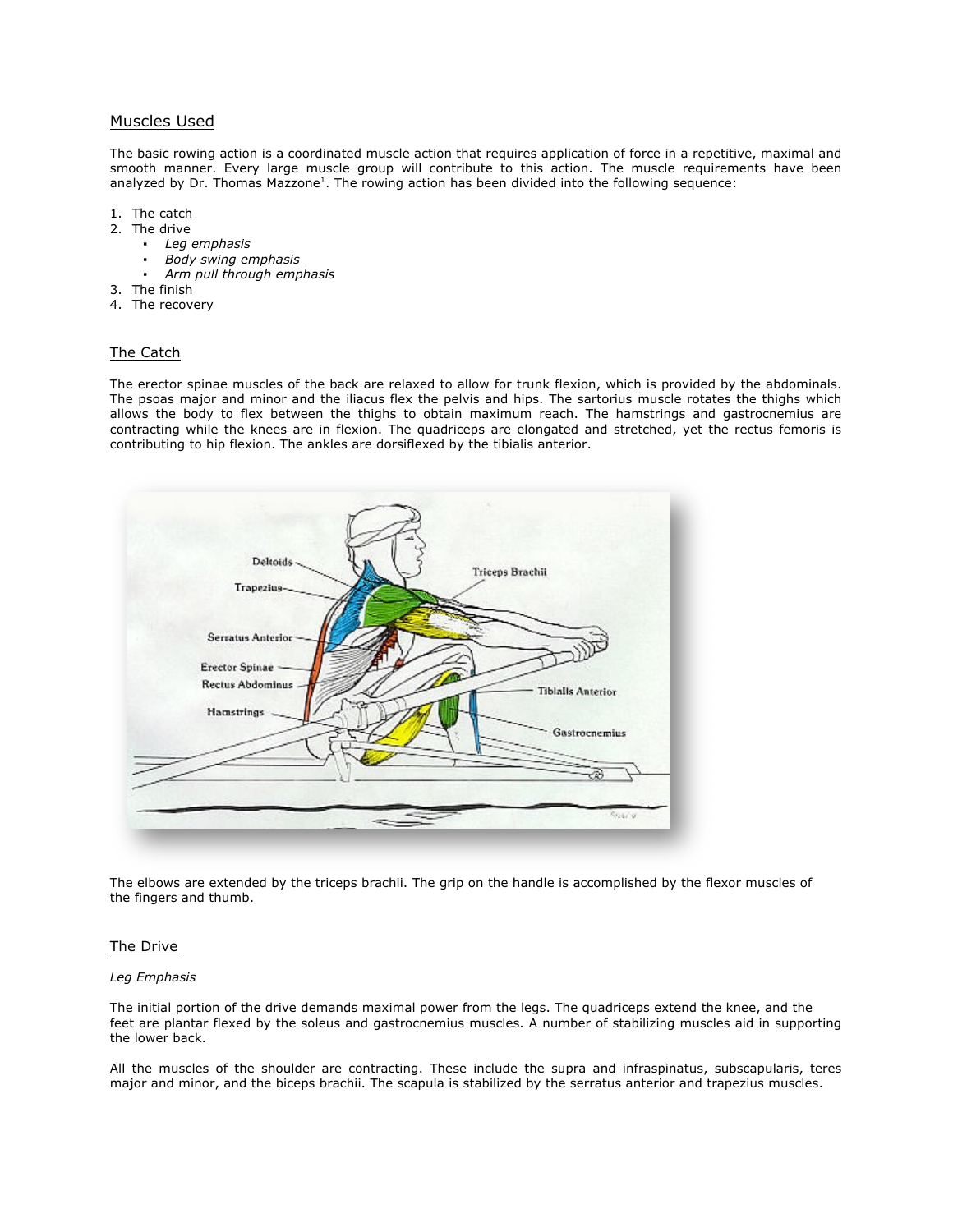

# *Body Swing Emphasis*

As the knees are finishing their extension, the hip is also extending by the contraction of the gluteus and hamstring muscles. Back extension is occurring by contraction of the erector spinae.

In the upper body, elbow flexion is occurring via the biceps, brachialis, and the brachioradialis muscles.

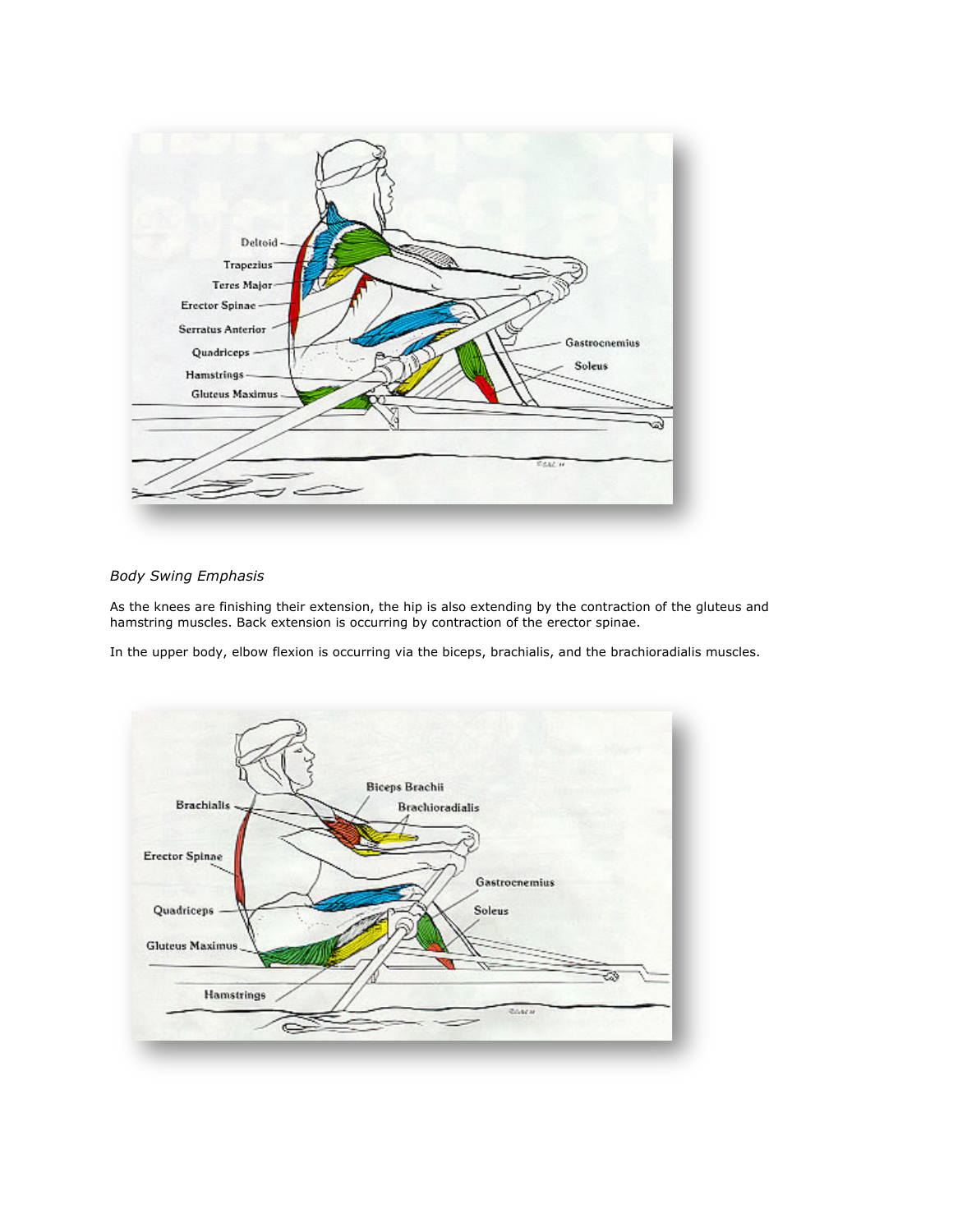## *Arm Pull Through Emphasis*

The knees are maximally extended, and the ankles are plantar flexed. In addition, hip and back extension are being completed. The upper body musculature is contracting with high force to finish the drive. The elbow flexors are dominant. The flexor and extensor carpi ulnaris muscles of the forearm contract to stabilize and adduct the wrist. The shoulder is extended and adducted. The upper arm is internally rotated by the latissimus dorsi and pectoralis major. The teres minor, posterior deltoid, and long head of the biceps are acting on the shoulder joint. The scapula is rotated downward by the pectoralis minor and then drawn backward by the trapezius and rhomboid muscles.



## The Finish

The knees and ankles remain constant as the hips complete a full extension. The back extensors are continually contracting, and the upper arms are internally rotated by the contracting latissimus dorsi. The triceps are extending the elbows slightly.